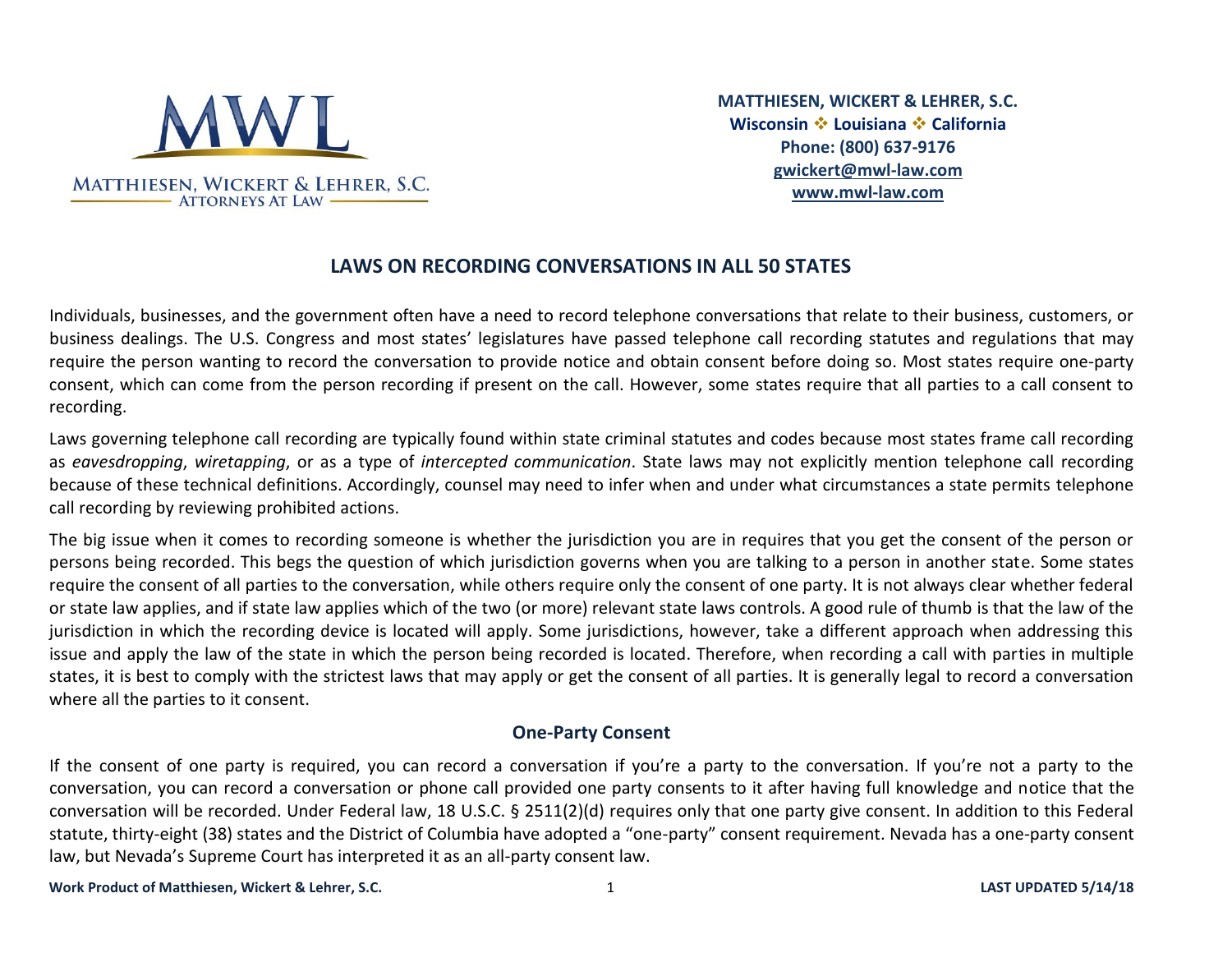## **All-Party Consent**

Eleven (11) states require the consent of everybody involved in a conversation or phone call before the conversation can be recorded. Those states are: California, Florida, Illinois, Maryland, Massachusetts, Montana, Nevada, New Hampshire, Pennsylvania and Washington. These laws are sometimes referred to as "two-party" consent laws but, technically, require that all parties to a conversation must give consent before the conversation can be recorded.

## **Wiretapping vs. Eavesdropping**

Electronic "**eavesdropping**" means to overhear, record, amplify, or transmit any part of the private communication of others without the consent of at least one of the persons engaged in the communication. It may involve the placement of a "bug" inside private premises to secretly record conversations, or the use of a "wired" government informant to record conversations that occur within the informant's earshot. At common law, "eavesdroppers, or such as listen under walls or windows, or the eaves of a house, to hearken after discourse, and thereupon to frame slanderous and mischievous tales, are a common nuisance and presentable at the court-leet; or are indictable at the sessions, and punishable by fine and finding of sureties for [their] good behavior," 4 Blackstone, *Commentaries on the Laws of England*, 169 (1769).

"**Wiretapping**" involves the use of covert means to intercept, monitor, and record telephone conversations of individuals. It is an unauthorized physical connection with a communication system at a point between the sender and receiver of a message. However, where a message is overheard by a third person during its transmission and there has been no disturbance of the physical integrity of the communication system, it is less clear that an illegal "interception" has taken place. Wiretapping is a form of electronic eavesdropping accomplished by seizing or overhearing communications by means of a concealed recording or listening device connected to the transmission line. In the infamous *Olmstead v. United States* decision, the court held that the Fourth Amendment's search and seizure commands did not apply to government wiretapping accomplished without a trespass onto private property. *Olmstead v. United States*, 277 U.S. 43 (1928). This decision stood for 40 years.

"**Intercepted communication**" generally means the aural acquisition of the contents of any wire, electronic, or oral communication through the use of any electronic, mechanical, or other device.

### **Consent**

What constitutes "consent" is also an issue of contention when you are considering recording a conversation. In some states, "consent" is given if the parties to the call are clearly notified that the conversation will be recorded, and they engage in the conversation anyway. Their consent is implied. For example, we have all experienced calling a customer service department only to hear a recorded voice warning, "*This call may be recorded for quality assurance or training purposes*." It is usually a good practice for practitioners to let the witness know they are recording the conversation to accurately recall and commemorate the testimony being given – such as during the taking of a witness' statement.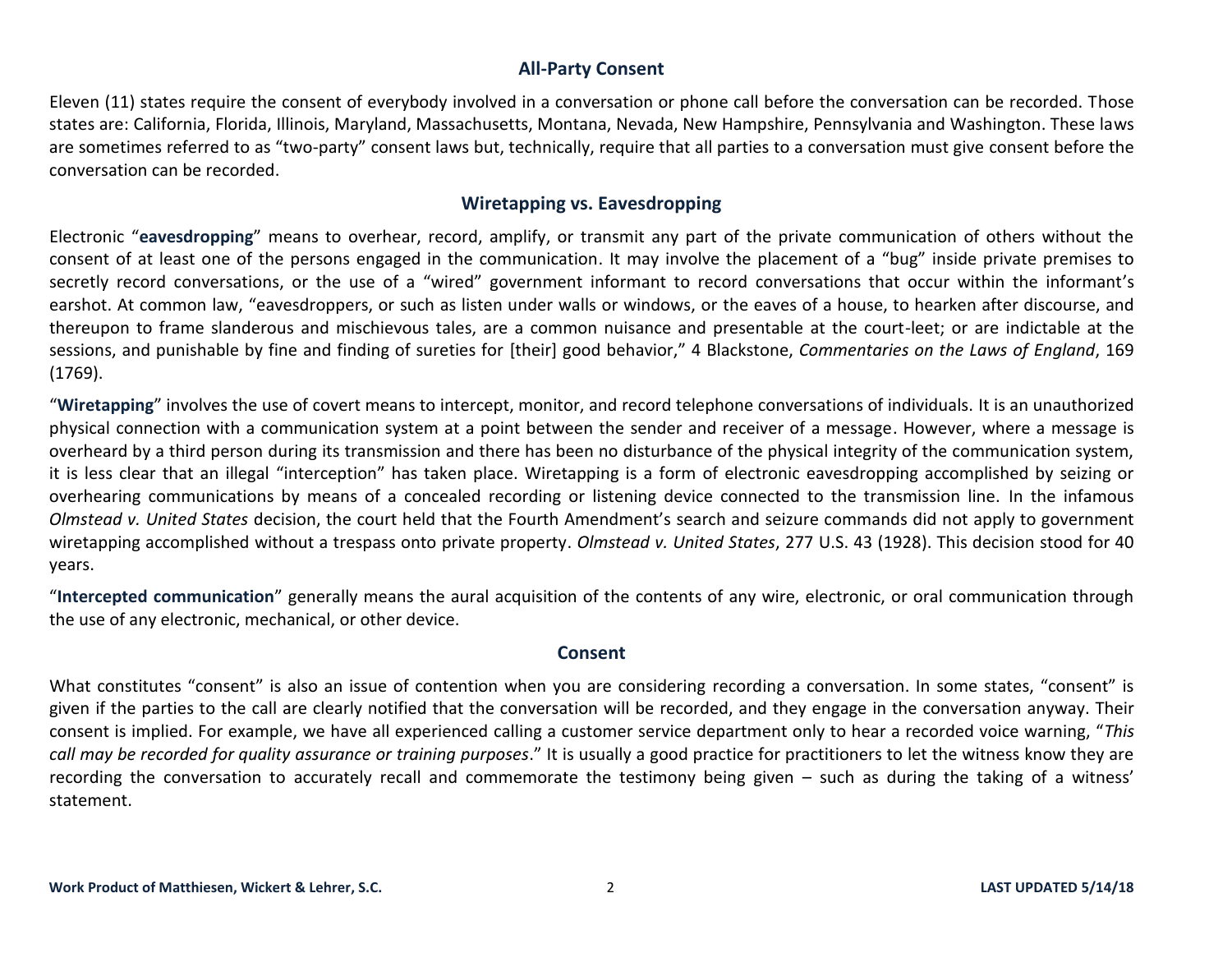### **Exceptions**

Nearly all states include an extensive list of exceptions to their consent requirements. Common exceptions found in a majority of states' laws include recordings captured by police, court order, communication service providers, emergency services, etc. Generally, it is permissible to record conversations if all parties to the conversation are aware and consent to the interception of the of the communication. There are certain limited exceptions to the general prohibition against electronic surveillance. For example, so-called "providers of wire or electronic communication service" (*e.g.,* telephone companies and the like) and law enforcement in the furtherance of criminal investigative activities have certain abilities to eavesdrop.

#### **Federal Law**

In most cases, both state and federal laws may apply. State laws are enforced by your local police department and the state's attorney office. Federal wiretapping laws are enforced by the FBI and U.S. Attorney's office. It is a federal crime to wiretap or to use a machine to capture the communications of others without court approval, unless one of the parties has given their prior consent. It is likewise a federal crime to use or disclose any information acquired by illegal wiretapping or electronic eavesdropping. Violations can result in imprisonment for not more than five years; fines up to \$250,000 (up to \$500,000 for organizations); in civil liability for damages, attorney's fees and possibly punitive damages; in disciplinary action against any attorneys involved; and in suppression of any derivative evidence. Congress has created separate, but comparable, protective schemes for electronic mail (e-mail) and against the surreptitious use of telephone call monitoring practices such as pen registers and trap and trace devices.

**The** *Federal Communications Act of 1934* (47 U.S.C.A. §§ 151, *et seq*.) provides that no person "not being authorized by the sender shall intercept any communication and divulge or publish the existence, contents, substance, purport, effect or meaning of such intercepted communication to any person." 47 U.S.C.A. § 605. In *Nardone v. United States*, 308 U.S. 338 (1939), it was held that this section prohibits divulging such communications in federal criminal prosecutions and prohibits the use of information thus obtained in such prosecutions (the "fruits of the poisonous tree" doctrine).

Evidence obtained by wiretapping in violation of § 605, is rendered inadmissible in a state court solely because its admission in evidence would also constitute a violation of 47 U.S.C.A. § 605. *Lee v. State of Fla.,* 392 U.S. 378 (1968). The mere interception of a telephone communication by an unauthorized person does not in and of itself constitute a violation of § 605. Only where the interception is followed by the divulging of the communication, as by introducing it into evidence, would there be a violation of § 605.

**The** *Federal Wiretap Act*, found at 18 U.S.C. § 2520, protects individual privacy in communications with other people by imposing civil and criminal liability for intentionally intercepting communications using a device, unless that interception falls within one of the exceptions in the statute. Although the Federal Wiretap Act originally covered only wire and oral conversations (*e.g.,* using a device to listen in on telephone conversations), it was amended in 1986 to cover electronic communications as well (*e.g.,* emails or other messages sent via the Internet).

**The** *Electronic Communications Privacy Act of 1986* **(ECPA)** is found at 8 U.S.C. § 2510 et seq. It prohibits the intentional actual or attempted interception, use, disclosure, or "procure[ment] [of] any other person to intercept or endeavor to intercept any wire, oral, or electronic communication." The ECPA allows employers to listen to "job-related" conversations. It protects the privacy of wire, oral, and electronic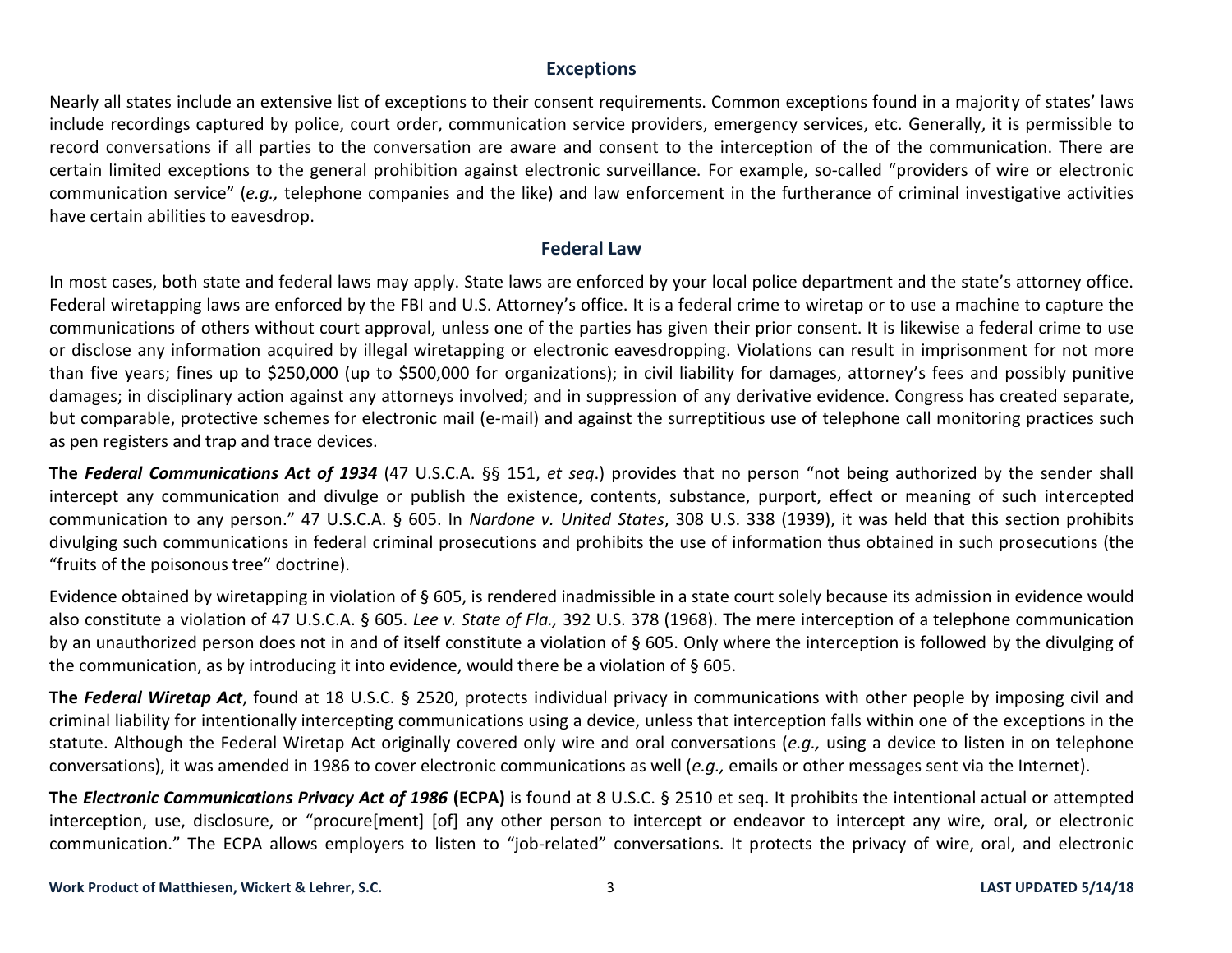communications including telephone conversations (18 U.S.C. §§ 2510 to 2522). The ECPA gives employers almost total freedom to listen to any phone conversation, since it can be argued that it takes a few minutes to decide if a call is personal or job-related. However, this exception applies only to the employer, not the employee. This law only permits telephone call recording if at least one-party consents. However, call recording is unlawful if the party consents with the intent to use the recording to commit a criminal or tortious act.

Exceptions to the Federal Wiretap Act's one-party consent requirement include call recordings captured by:

- Law enforcement;
- Communication service providers, if the recording is necessary to deliver service, or protect property or rights;
- Federal Communications Commission (FCC) personnel for enforcement purposes;
- Surveillance activities under the Foreign Intelligence Surveillance Act (50 U.S.C. §§ 1801 to1813);
- Individuals, if they record telephone calls to identify the source of harmful radio or other electronic interference with lawful telephone calls or electronic equipment; or
- Court order.

The chart below sets forth the various wiretapping/electronic surveillance statutes and case decisions, for all 50 states. It does not address the specifics of federal law.

| <b>STATE</b>  | <b>CONSENT</b> | <b>AUTHORITY</b>                                                                                                            | <b>EXPLANATION/ADDITIONAL INFORMATION</b>                                                                                                                                                                                                                                                                                                                                                                                                                            |
|---------------|----------------|-----------------------------------------------------------------------------------------------------------------------------|----------------------------------------------------------------------------------------------------------------------------------------------------------------------------------------------------------------------------------------------------------------------------------------------------------------------------------------------------------------------------------------------------------------------------------------------------------------------|
| Federal       | One Party      | 18 USC § 2511(2)(d)                                                                                                         | "It shall not be unlawful under this chapter for a person not acting under color of law to<br>intercept a wire, oral, or electronic communication where such person is a party to the<br>communication or where one of the parties to the communication has given prior<br>consent to such interception unless such communication is intercepted to commit any<br>criminal or tortious act in violation of the Constitution or laws of the U.S. or of any<br>State." |
| Alabama       | One Party      | Ala. Code § 13A-11-30(1) and § 13A-11-31                                                                                    | Alabama statute defines eavesdropping as to "overhear, record, amplify or transmit any<br>part of the private communication of others without the consent of at least one of the<br>persons engaged in the communication."                                                                                                                                                                                                                                           |
| <b>Alaska</b> | One Party      | Alaska Stat. Ann. § 42.20.300(a); Alaska Stat.<br>Ann. § 42.20.310(a)(1); Palmer v. Alaska, 604<br>P.2d 1106 (Alaska 1979). | Alaska law prohibits the use of an electronic device to hear or records private<br>conversations without the consent of at least one party to the conversation. Alaska's<br>highest court has held that the eavesdropping statute was intended to prohibit third-<br>party inception of communications only; does not apply to participants in a<br>conversation.                                                                                                    |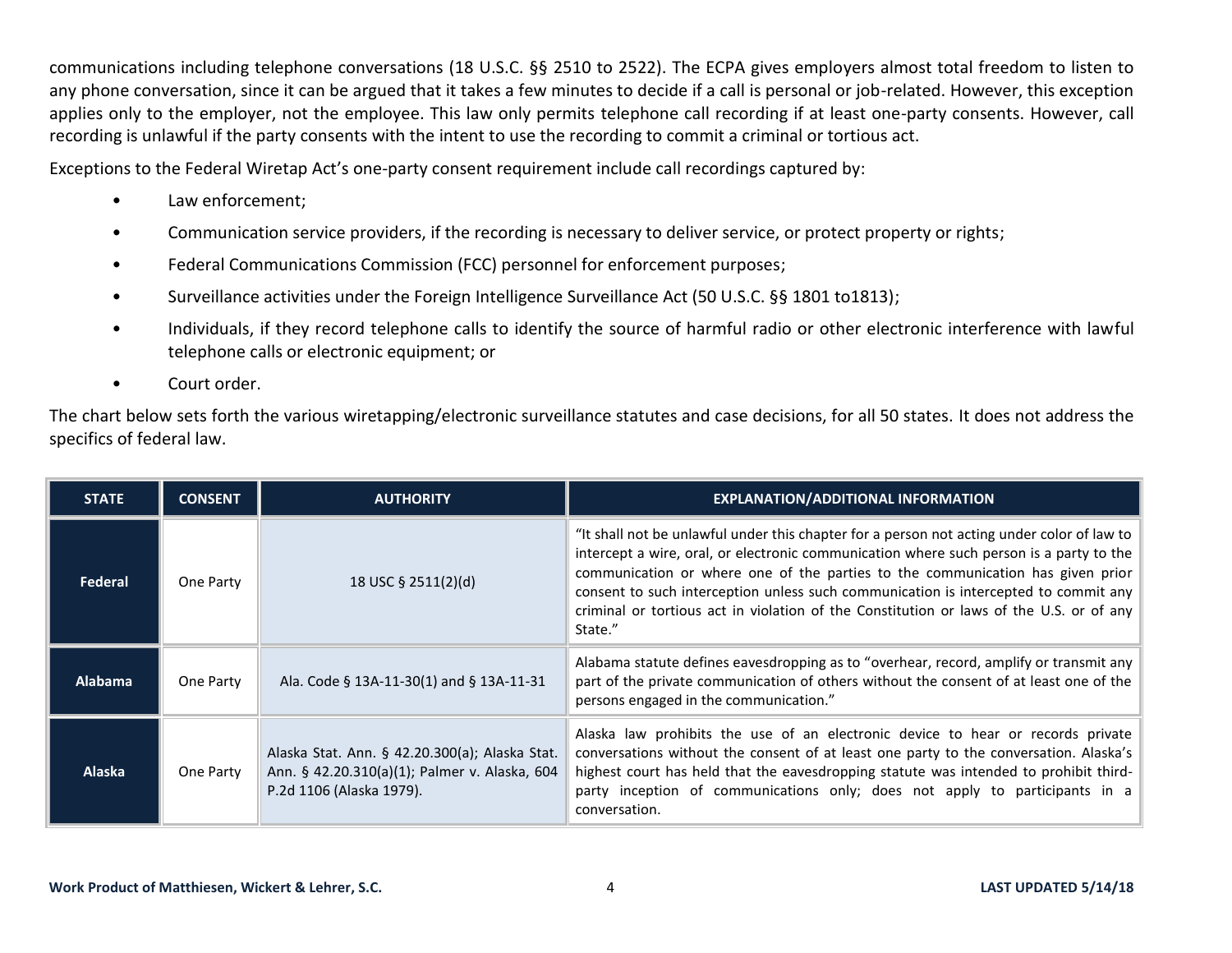| <b>STATE</b>       | <b>CONSENT</b>     | <b>AUTHORITY</b>                                                                                                                                                                                                                                                                                                                     | <b>EXPLANATION/ADDITIONAL INFORMATION</b>                                                                                                                                                                                                                                                                                                                                                                                                                                                                                                                                                                                                                                                                                                                                                                                                                                                    |
|--------------------|--------------------|--------------------------------------------------------------------------------------------------------------------------------------------------------------------------------------------------------------------------------------------------------------------------------------------------------------------------------------|----------------------------------------------------------------------------------------------------------------------------------------------------------------------------------------------------------------------------------------------------------------------------------------------------------------------------------------------------------------------------------------------------------------------------------------------------------------------------------------------------------------------------------------------------------------------------------------------------------------------------------------------------------------------------------------------------------------------------------------------------------------------------------------------------------------------------------------------------------------------------------------------|
| <b>Arizona</b>     | One Party          | Ariz. Rev. Stat. Ann. § 13-3012(9);<br>$$13-3012(5)(c)$                                                                                                                                                                                                                                                                              | An individual not involved in or present during a communication must have the consent<br>of at least one party to record an electronic or oral communication. Arizona also<br>permits a telephone "subscriber" (the person who orders the phone service and whose<br>name is on the bill) to tape (intercept) calls without being a party to the conversation<br>and without requiring any notification to any parties to the call.                                                                                                                                                                                                                                                                                                                                                                                                                                                          |
| <b>Arkansas</b>    | One Party          | Ark. Code Ann. § 5-60-120                                                                                                                                                                                                                                                                                                            | An individual must have the consent of at least one party to a conversation, whether it<br>is in person or electronic.                                                                                                                                                                                                                                                                                                                                                                                                                                                                                                                                                                                                                                                                                                                                                                       |
| <b>California</b>  | <b>All Parties</b> | Cal. Penal Code § 632(a)-(d); Kearney v.<br>Salomon Smith Barney Inc., 39 Cal.4th 95 (Cal.<br>2006); Kight v. CashCall, Inc., 200 Cal. App. 4th<br>1377 (2011); Cal. Pub. Util. Code Gen. Order<br>107-B(II)(A); Air Transp. Ass'n of Am. v. Pub.<br>Utilities Comm'n of State of Cal., 833 F.2d 200<br>(9 <sup>th</sup> Cir. 1987). | California has very specific laws regulating the recording of oral and electronic<br>communications. All parties must give their consent to be recorded. However, The<br>California Supreme Court has ruled that if a caller in a one-party state records a<br>conversation with someone in California, that one-party state caller is subject to the<br>stricter of the laws and must have consent from all callers. Although California is a two-<br>party state, it is also legal to record a conversation if an audible beep is included on the<br>recorder and for the parties to hear.                                                                                                                                                                                                                                                                                                 |
| <b>Colorado</b>    | Mixed              | Colo. Rev. Stat. Ann. § 18-9-303 (1)                                                                                                                                                                                                                                                                                                 | An individual not involved in or present during a communication must have the consent<br>of at least one party to record an electronic or oral communication.                                                                                                                                                                                                                                                                                                                                                                                                                                                                                                                                                                                                                                                                                                                                |
| <b>Connecticut</b> | Mixed              | C.G.S.A. §§ 53a-187, -89;<br>C.G.S.A. § 52-570d                                                                                                                                                                                                                                                                                      | Connecticut is "mixed" because criminally, under Connecticut General Statutes § 53a-<br>187, it's a one-party consent state. It is against the law to record a telephone<br>communication or a communication made by a person other than a sender or receiver,<br>without the consent of either the sender or receiver. For civil cases, however, it is not a<br>one-party consent state. Pursuant to C.G.S.A. § 52-570d, you are not allowed to record<br>an oral private telephone conversation without consent from all parties to the<br>conversation. So, it's impermissible in a civil context, meaning there's civil, not criminal,<br>liability. You can sue the recorder for damages (that is, if there are any damages, such<br>as when someone who puts your phone call on the internet or sends it to your<br>employer). You can also get attorneys' fees from the eavesdropper. |
| <b>Delaware</b>    | <b>All Parties</b> | Del. Code Ann. tit. 11, § 2402(c)(4)<br>Del. Code Ann. tit. 11, § 1335(a)(4);<br>U.S. v. Vespe, 389 F. Supp. 1359 (1975).                                                                                                                                                                                                            | State privacy laws state that all parties must consent to the recording of oral or<br>electronic conversations. U.S. v. Vespe holds that even under the privacy laws an<br>individual has the right to record their own conversations. Section 1335 says it is a class<br>G felony to intercept without the consent of all parties thereto a message by telephone<br>or other means of communication, except as authorized by law. Section 2402 provides<br>that it is "authorized by law" for a person communication where the person is a party to<br>the communication or where one of the parties to the communication has given prior<br>consent, unless the communication is intercepted for the purpose of a criminal act.                                                                                                                                                            |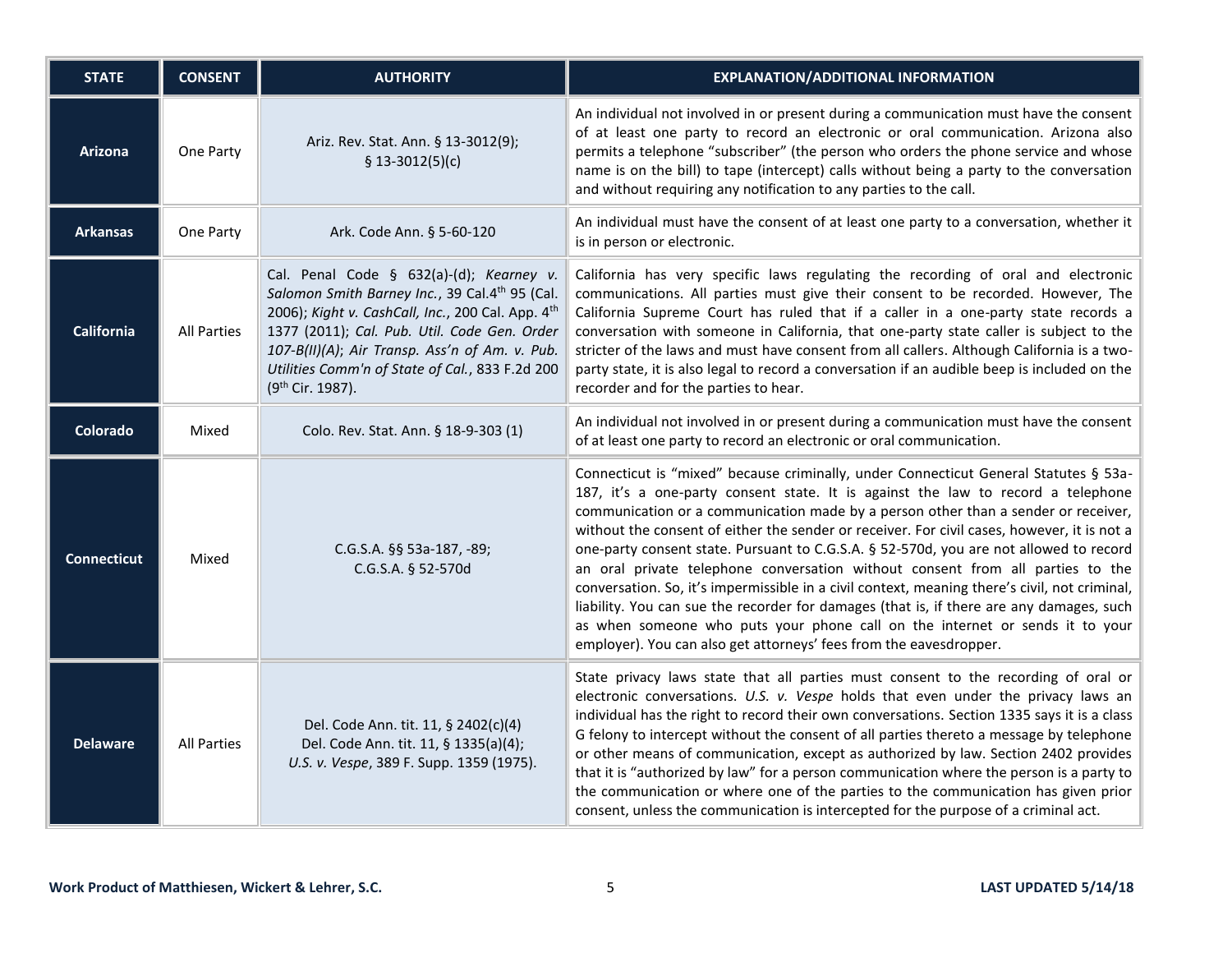| <b>STATE</b>                          | <b>CONSENT</b>     | <b>AUTHORITY</b>                                                                                                            | <b>EXPLANATION/ADDITIONAL INFORMATION</b>                                                                                                                                                                                                                                                                                                                                                                                                                                                                                                                                                                                                                                                                                      |
|---------------------------------------|--------------------|-----------------------------------------------------------------------------------------------------------------------------|--------------------------------------------------------------------------------------------------------------------------------------------------------------------------------------------------------------------------------------------------------------------------------------------------------------------------------------------------------------------------------------------------------------------------------------------------------------------------------------------------------------------------------------------------------------------------------------------------------------------------------------------------------------------------------------------------------------------------------|
| <b>District of</b><br><b>Columbia</b> | One Party          | D.C. Code § 23-542(b)(3)                                                                                                    | An individual may record or disclose the contents of an electronic or oral<br>communication if they are a party to said communication or it they have received prior<br>consent from one of the parties.                                                                                                                                                                                                                                                                                                                                                                                                                                                                                                                       |
| <b>Florida</b>                        | <b>All Parties</b> | Fla. Stat. Ann. § 934.03(3)(d)                                                                                              | All parties must consent to the recording and or disclosure of the contents of and<br>electronic, oral or wire communication.                                                                                                                                                                                                                                                                                                                                                                                                                                                                                                                                                                                                  |
| Georgia                               | One Party          | Ga. Code Ann. § 16-11-66(a);<br>Ga. Code Ann. § 16-11-62                                                                    | An individual has the right to record or disclose the contents of an electronic, oral or<br>wire communication that they are a party to or if one of the parties has given prior<br>consent to the recording of said communications.                                                                                                                                                                                                                                                                                                                                                                                                                                                                                           |
| Hawaii                                | One Party          | Haw. Rev. Stat. § 803-42(3)(A)                                                                                              | An individual has the right to record or disclose the contents of an electronic, oral or<br>wire communication that they are a party to or if one of the parties has given prior<br>consent to the recording of said communications.                                                                                                                                                                                                                                                                                                                                                                                                                                                                                           |
| Idaho                                 | One Party          | Idaho Code Ann. § 18-6702(2)(d)                                                                                             | An individual has the right to record or disclose the contents of an electronic, oral or<br>wire communication that they are a party to or if one of the parties has given prior<br>consent to the recording of said communications.                                                                                                                                                                                                                                                                                                                                                                                                                                                                                           |
| <b>Illinois</b>                       | <b>All Parties</b> | 720 I.L.C.S. § 5/14-2(a); People v. Beardsley,<br>503 N.E.2d 346 (Ill. 1986); People v. Clark, 6<br>N.E.3d 154 (Ill. 2014). | For years, all parties had to consent to the recording of telephonic, electronic, or in<br>person oral conversation. Illinois courts had ruled that "eavesdropping" only applies to<br>conversations that the party otherwise would not have been able to hear, thereby<br>effectively making it a one-party consent state. However, there still appears to be<br>confusion and debate over the law. In People v. Clark, 6 N.E.3d 154 (Ill. 2014), the court<br>held that § 5/14-2 was too broad and declared it unconstitutional. On December 30,<br>2014, the statute was amended to permit recording of conversations in public places,<br>such as in courtrooms, where no person reasonably would expect it to be private. |
| Indiana                               | One Party          | Ind. Code Ann. § 35-31.5-2-176                                                                                              | An individual has the right to record or disclose the contents of an electronic or<br>telephonic communication that they are a party to or if one of the parties has given<br>prior consent to the recording of said communications.                                                                                                                                                                                                                                                                                                                                                                                                                                                                                           |
| lowa                                  | One Party          | lowa Code Ann. § 808B.2 (2)(c);<br>Iowa Code Ann. § 727.8                                                                   | An individual has the right to record or disclose the contents of an oral, electronic or<br>telephonic communication that they are a party to or if one of the parties has given<br>prior consent to the recording of said communications.                                                                                                                                                                                                                                                                                                                                                                                                                                                                                     |
| <b>Kansas</b>                         | One Party          | Kan. Stat. Ann. § 21-6101(1);<br>Kan. Stat. Ann. § 21-6101(4)                                                               | Kansas law bars the interception, recording and or disclosure of any oral or telephonic<br>communication by the means of an electronic recording device without the consent of<br>at least one party or if they are a party to said communication.                                                                                                                                                                                                                                                                                                                                                                                                                                                                             |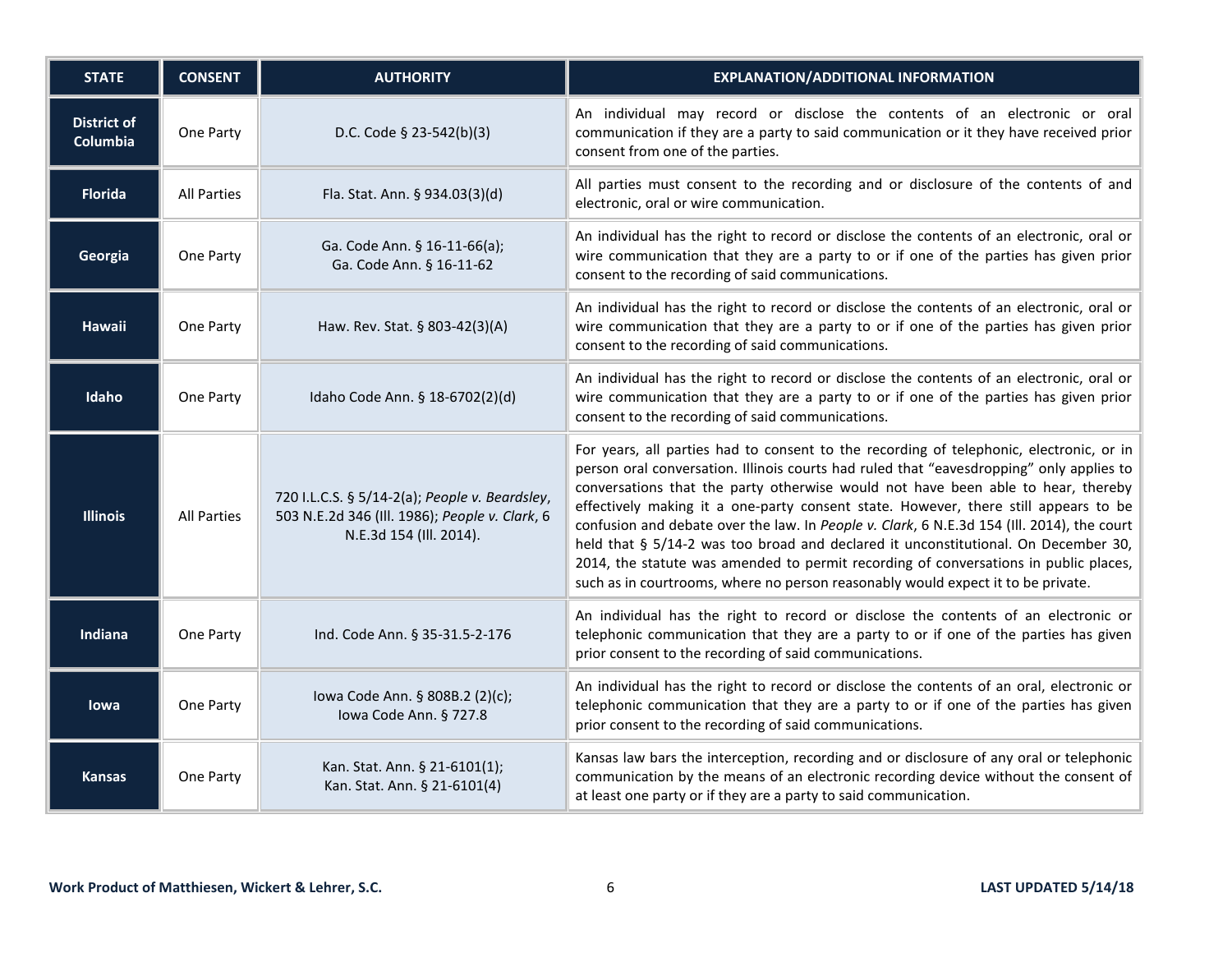| <b>STATE</b>         | <b>CONSENT</b>     | <b>AUTHORITY</b>                                                                      | <b>EXPLANATION/ADDITIONAL INFORMATION</b>                                                                                                                                                                                                                                                                                                                                                                                                                                                                                                                                                                                                                                                                                                                                                                                                                                                                                                                                                                                                                                               |
|----------------------|--------------------|---------------------------------------------------------------------------------------|-----------------------------------------------------------------------------------------------------------------------------------------------------------------------------------------------------------------------------------------------------------------------------------------------------------------------------------------------------------------------------------------------------------------------------------------------------------------------------------------------------------------------------------------------------------------------------------------------------------------------------------------------------------------------------------------------------------------------------------------------------------------------------------------------------------------------------------------------------------------------------------------------------------------------------------------------------------------------------------------------------------------------------------------------------------------------------------------|
| Kentucky             | One Party          | Ky. Rev. Stat. Ann. § 526.020;<br>Ky. Rev. Stat. Ann. § 526.010                       | Kentucky law bars the interception, recording and or disclosure of any oral or<br>telephonic communication by the means of an electronic recording device without the<br>consent of at least one party or if they are a party to said communication.                                                                                                                                                                                                                                                                                                                                                                                                                                                                                                                                                                                                                                                                                                                                                                                                                                    |
| Louisiana            | One Party          | La. Rev. Stat. Ann. $\S$ 15:1303(c)(4)                                                | The Electric Surveillance Act bars the inception, recording or disclosure of and oral or<br>telephonic communication by the means of an electronic recording device without the<br>consent of at least one party or if they are a party to said communication.                                                                                                                                                                                                                                                                                                                                                                                                                                                                                                                                                                                                                                                                                                                                                                                                                          |
| <b>Maine</b>         | One Party          | Me. Rev. Stat. Ann. tit. 15, § 710                                                    | Maine law bars the interception, recording and or disclosure of any oral or telephonic<br>communication by the means of an electronic recording device without the consent of<br>at least one party or if they are a party to said communication.                                                                                                                                                                                                                                                                                                                                                                                                                                                                                                                                                                                                                                                                                                                                                                                                                                       |
| <b>Maryland</b>      | <b>All Parties</b> | Md. Code Ann., Cts. & Jud. Proc. § 10-402<br>(c)(3)                                   | The Wiretapping and Electronic Surveillance Act holds that it is unlawful to:<br>(1) Willfully intercept, endeavor to intercept, or procure any other person to intercept<br>or endeavor to intercept, any wire, oral, or electronic communication;<br>(2) Willfully disclose, or endeavor to disclose, to any other person the contents of any<br>wire, oral, or electronic communication, knowing or having reason to know that the<br>information was obtained through the interception of a wire, oral, or electronic<br>communication in violation of this subtitle; or<br>(3) Willfully use, or endeavor to use, the contents of any wire, oral, or electronic<br>communication, knowing or having reason to know that the information was obtained<br>through the interception of a wire, oral, or electronic communication in violation of this<br>subtitle.<br>However, it is lawful to intercept a wire, oral, or electronic communication where the<br>person is a party to the communication and where all of the parties to the<br>communication have given prior consent. |
| <b>Massachusetts</b> | <b>All Parties</b> | Mass. Gen. Laws Ann. ch. 272, § 99(B)(4);<br>Mass. Gen. Ann. Laws ch. 272, § 99(C)(1) | The recording, interception, use or disclosure of any conversation, whether in person or<br>via wire or telephone, without the consent of all the parties is prohibited. However,<br>telephone equipment, which is furnished to a phone company subscriber and used in<br>the ordinary course of business, as well as office intercommunication systems used in<br>the ordinary course of business, is excluded from the definition of unlawful interception<br>devices.                                                                                                                                                                                                                                                                                                                                                                                                                                                                                                                                                                                                                |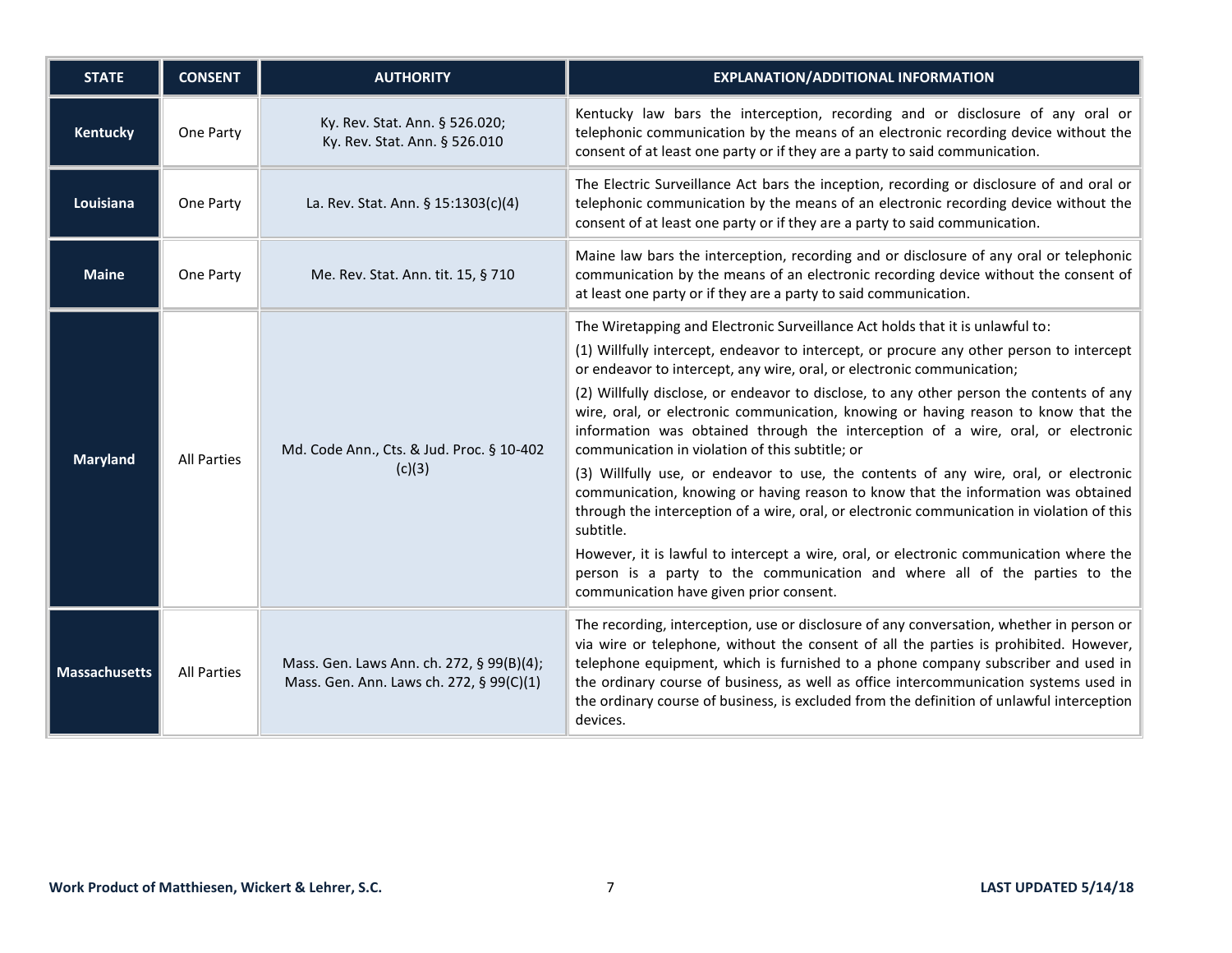| <b>STATE</b>       | <b>CONSENT</b>     | <b>AUTHORITY</b>                                                                                      | <b>EXPLANATION/ADDITIONAL INFORMATION</b>                                                                                                                                                                                                                                                                                                                                                                                                                                                                                                                                                                                                                                                                                                                                                                              |
|--------------------|--------------------|-------------------------------------------------------------------------------------------------------|------------------------------------------------------------------------------------------------------------------------------------------------------------------------------------------------------------------------------------------------------------------------------------------------------------------------------------------------------------------------------------------------------------------------------------------------------------------------------------------------------------------------------------------------------------------------------------------------------------------------------------------------------------------------------------------------------------------------------------------------------------------------------------------------------------------------|
| Michigan           | One Party**        | Mich. Comp. Laws Ann. § 750.539(c); Sullivan<br>v. Gray, 117 Mich. App. 476, 324 N.W.2d 58<br>(1982). | The recording, interception, use or disclosure of any conversation, whether in person or<br>electronic or computer-based system, without the consent of all the parties is<br>prohibited.<br>** This looks like an "all party consent" law, but one Michigan court has ruled that a<br>participant in a private conversation may record it without violating the statute because<br>the statutory term "eavesdrop" refers only to overhearing or recording the private<br>conversations of others. The Michigan Court of Appeals interpreted that the<br>eavesdropping statute only applied to third-party inception of a conversation; a<br>participant in a communication does have the right to record the same. Michigan law is<br>often misinterpreted as requiring the consent of all parties to a conversation. |
| Minnesota          | One Party          | Minn. Stat. Ann. § 626A.02(d)                                                                         | An individual has the right to record or disclose the contents of an oral, electronic or<br>telephonic communication that they are a party to or if one of the parties has given<br>prior consent to the recording of said communications.                                                                                                                                                                                                                                                                                                                                                                                                                                                                                                                                                                             |
| <b>Mississippi</b> | One Party          | Miss. Code. Ann. § 41-29-531(e)                                                                       | An individual has the right to record or disclose the contents of an oral, telephonic, or<br>other communication that they are a party to or if one of the parties has given prior<br>consent to the recording of said communications.                                                                                                                                                                                                                                                                                                                                                                                                                                                                                                                                                                                 |
| <b>Missouri</b>    | One Party          | Mo. Ann. Stat. § 542.402(2)(3)                                                                        | An individual has the right to record or disclose the contents of an oral or electronic<br>communication that they are a party to or if one of the parties has given prior consent<br>to the recording of said communications.                                                                                                                                                                                                                                                                                                                                                                                                                                                                                                                                                                                         |
| <b>Montana</b>     | <b>All Parties</b> | Mont. Code Ann. § 45-8-213                                                                            | It is unlawful to record an in person or electronic communication without the consent<br>of all parties except under certain circumstances namely elected or appointed public<br>officials or public employees when the recording occurs in the performance of an<br>official duty; individuals speaking at public meetings; and individuals given warning of or<br>consenting to the recording.                                                                                                                                                                                                                                                                                                                                                                                                                       |
| <b>Nebraska</b>    | One Party          | Neb. Rev. Stat. § 86-290(2)(c);<br>Neb. Rev. Stat. § 86-276                                           | It is not unlawful for an individual who is a party to or has consent from a party of an in-<br>person or electronic communication to record and or disclose the content of said<br>communication unless the person is doing so for the purpose of committing a tortious<br>or criminal act. It is also lawful for an individual to record electronic communications<br>that are accessible to the general public.                                                                                                                                                                                                                                                                                                                                                                                                     |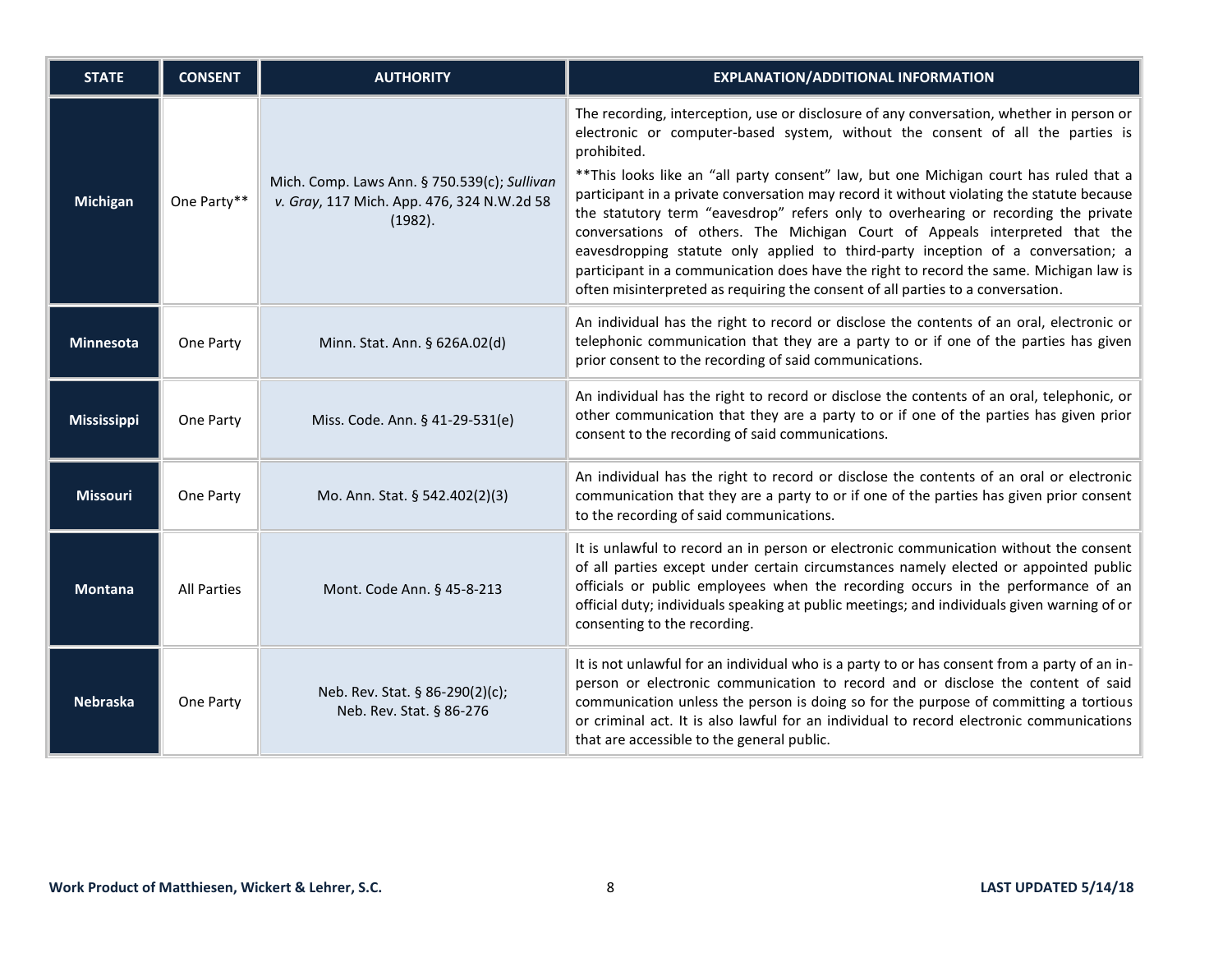| <b>STATE</b>                   | <b>CONSENT</b>     | <b>AUTHORITY</b>                                                                                                           | <b>EXPLANATION/ADDITIONAL INFORMATION</b>                                                                                                                                                                                                                                                                                                                                                                                                                                         |
|--------------------------------|--------------------|----------------------------------------------------------------------------------------------------------------------------|-----------------------------------------------------------------------------------------------------------------------------------------------------------------------------------------------------------------------------------------------------------------------------------------------------------------------------------------------------------------------------------------------------------------------------------------------------------------------------------|
| <b>Nevada</b>                  | Mixed              | Nev. Rev. Stat. § 200.620; Nev. Rev. Stat. §<br>200.650; Lane v. Allstate Ins. Co., 114 Nev.<br>1176, 969 P.2d 938 (1998). | It is unlawful to surreptitiously record any private in-person communication without the<br>consent of one of the parties to the conversation. The consent of all parties is required<br>to record or disclose the content of a telephonic communication.<br>The Nevada Supreme Court held in Lane v. Allstate that an individual must have the<br>consent of all parties in order to lawful record a telephonic communication even if they<br>are a party to said communication. |
| <b>New</b><br><b>Hampshire</b> | <b>All Parties</b> | N.H. Rev. Stat. Ann. § 570-A:2(I-a); New<br>Hampshire v. Locke, 761 A.2d 376 (N.H.<br>1999).                               | It is unlawful to record or disclose the contents of any electronic or in-person<br>communication without the consent of all parties.<br>The New Hampshire Supreme Court held that an individual efficaciously consented to<br>the recording of a communication when surrounding circumstances demonstrate that<br>they knew said communication was being recorded.                                                                                                               |
| <b>New Jersey</b>              | One Party          | N.J. Stat. Ann. § 2A:156A-4(d);<br>N.J. Stat. Ann. § 2A:156A-2                                                             | It is not unlawful for an individual who is a party to or has consent from a party of an in-<br>person or electronic communication to record and or disclose the content of said<br>communication unless the person is doing so for the purpose of committing a tortious<br>or criminal act. It is also lawful for an individual to record electronic communications<br>that are accessible to the general public.                                                                |
| <b>New Mexico</b>              | One Party          | N.M. Stat. Ann. § 30-12-1(C)                                                                                               | The reading, interrupting, taking or copying of any message, communication or report is<br>unlawful without the consent of one of the parties to said communication.                                                                                                                                                                                                                                                                                                              |
| <b>New York</b>                | One Party          | N.Y. Penal Law § 250.00(1);<br>N.Y. Penal Law § 250.05                                                                     | It is not unlawful for an individual who is a party to or has consent from a party of an in-<br>person or electronic communication to record and or disclose the content of said<br>communication.                                                                                                                                                                                                                                                                                |
| <b>North Carolina</b>          | One Party          | N.C. Gen. Stat. Ann. § 15A-287(a)                                                                                          | It is not unlawful for an individual who is a party to or has consent from a party of an in-<br>person or electronic communication to record and or disclose the content of said<br>communication.                                                                                                                                                                                                                                                                                |
| <b>North Dakota</b>            | One Party          | N.D. Cent. Code § 12.1-15-02                                                                                               | It is not unlawful for an individual who is a party to or has consent from a party of an in-<br>person or electronic communication to record and or disclose the content of said<br>communication unless the person is doing so for the purpose of committing a tortious<br>or criminal act.                                                                                                                                                                                      |
| Ohio                           | One Party          | Ohio Rev. Code Ann. § 2933.52(B)(4);<br>Ohio Rev. Code Ann. § 2933.51                                                      | It is not unlawful for an individual who is a party to or has consent from a party of an in-<br>person or electronic communication to record and or disclose the content of said<br>communication unless the person is doing so for the purpose of committing a tortious<br>or criminal act.                                                                                                                                                                                      |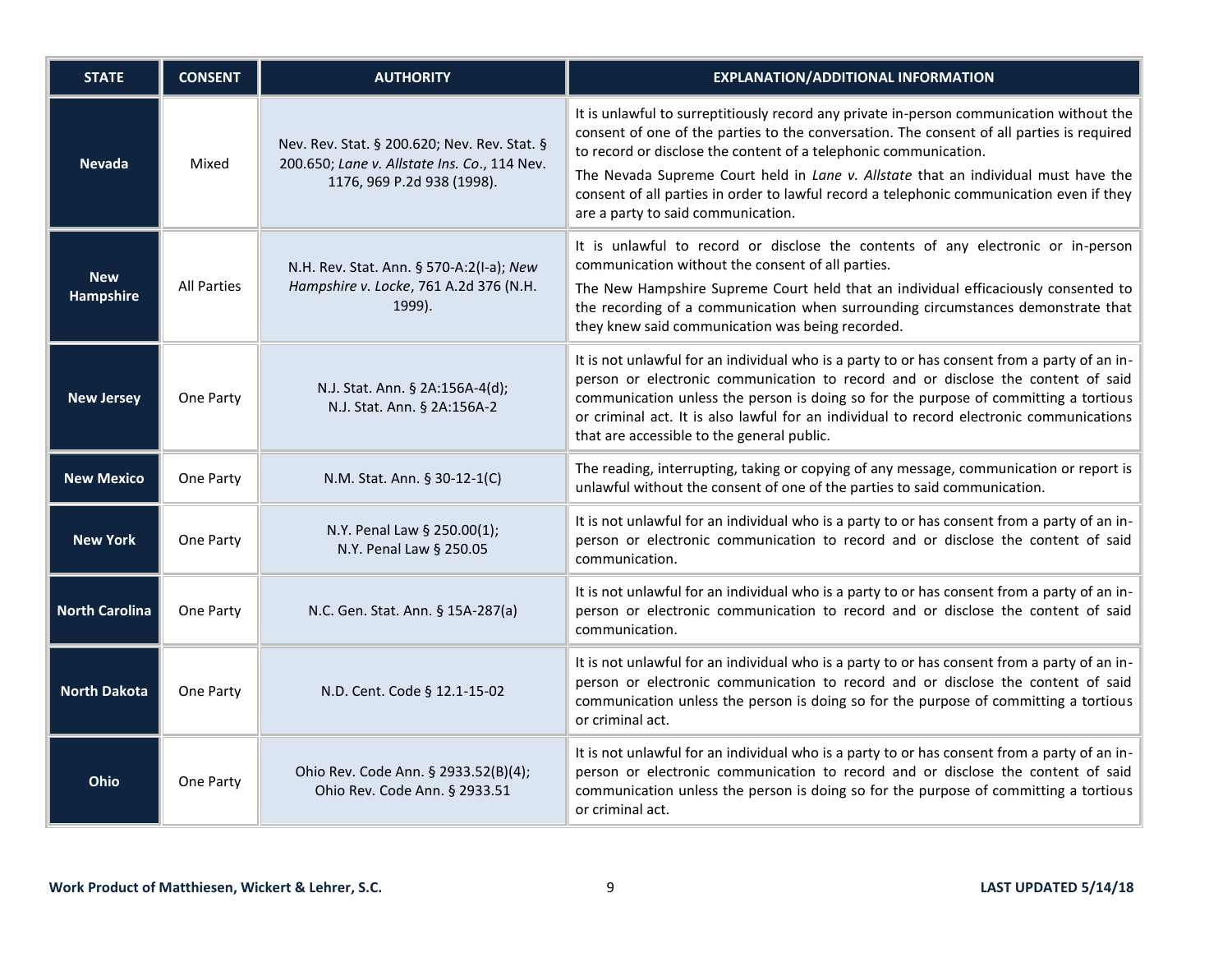| <b>STATE</b>          | <b>CONSENT</b>     | <b>AUTHORITY</b>                                                                                                                                   | <b>EXPLANATION/ADDITIONAL INFORMATION</b>                                                                                                                                                                                                                                                                                                                                                                                                 |
|-----------------------|--------------------|----------------------------------------------------------------------------------------------------------------------------------------------------|-------------------------------------------------------------------------------------------------------------------------------------------------------------------------------------------------------------------------------------------------------------------------------------------------------------------------------------------------------------------------------------------------------------------------------------------|
| <b>Oklahoma</b>       | One Party          | Okla. Stat. Ann. tit. 13, § 176.4;<br>Okla. Stat. Ann. tit. 13, § 176.2                                                                            | Pursuant to the Security of Communications Act, it is not unlawful for an individual who<br>is a party to or has consent from a party of an in-person or electronic communication to<br>record and or disclose the content of said communication unless the person is doing so<br>for the purpose of committing a tortious or criminal act.                                                                                               |
| Oregon                | Mixed              | Or. Rev. Stat. Ann. § 165.540;<br>Or. Rev. Stat. Ann. § 165.535                                                                                    | It is not unlawful for an individual who is a party to or has consent from a party of an<br>electronic communication to record or disclose the contents of said communication. It<br>is unlawful to record an in-person communication without the consent of all parties<br>involved.                                                                                                                                                     |
| Pennsylvania          | <b>All Parties</b> | 18 Pa. Cons. Stat. § 5702 to § 5704;<br>Com. v. Smith, 136 A.3d 170, 171 (Pa. Super.<br>2016); Com. v. Spence, 91 A.3d 44, 44-45 (Pa.<br>$2014$ ). | It is unlawful to record an electronic or in-person communication without the consent<br>of all parties. However, "interception" of or mere listening in to a call using a telephone<br>is not prohibited because the term "electronic, mechanical or other device" does not<br>include a telephone. Using a cell phone's "voice memo" application would be<br>considered a "device" and would be prohibited.                             |
| <b>Rhode Island</b>   | One Party          | R.I. Gen. Laws Ann. § 11-35-21;<br>R.I. Gen. Laws Ann. § 12-5.1-1                                                                                  | It is not unlawful for an individual who is a party to or has consent from a party of an in-<br>person or electronic communication to record and or disclose the content of said<br>communication unless the person is doing so for the purpose of committing a tortious<br>or criminal act. An individual may also disclose the content of any electronic or in-<br>person communication that is common knowledge or public information. |
| <b>South Carolina</b> | One Party          | S.C. Code Ann. § 17-30-30;<br>S.C. Code Ann. § 17-30-15                                                                                            | It is not unlawful for an individual who is a party to or has consent from a party of an in-<br>person or electronic communication to record and or disclose the content of said<br>communication.                                                                                                                                                                                                                                        |
| <b>South Dakota</b>   | One Party          | S.D. Codified Laws § 23A-35A-20;<br>S.D. Codified Laws § 23A-35A-1                                                                                 | It is not unlawful for an individual who is a party to or has consent from a party of an in-<br>person or electronic communication to record and or disclose the content of said<br>communication.                                                                                                                                                                                                                                        |
| <b>Tennessee</b>      | One Party          | Tenn. Code Ann. § 39-13-601;<br>Tenn. Code Ann. § 39-13-604;<br>Tenn. Code Ann. § 40-6-303                                                         | It is not unlawful for an individual who is a party to or has consent from a party of an in-<br>person or electronic communication to record and or disclose the content of said<br>communication unless the person is doing so for the purpose of committing a tortious<br>or criminal act. An individual may also disclose the content of any electronic<br>communication that is readily accessible to the general public.             |
| <b>Texas</b>          | One Party          | Tex. Penal Code Ann. § 16.02;<br>Tex. Code Crim. Proc. Ann. art. 18.20                                                                             | It is not unlawful for an individual who is a party to or has consent from a party of an in-<br>person or electronic communication to record and or disclose the content of said<br>communication unless the person is doing so for the purpose of committing a tortious<br>or criminal act. An individual may also disclose the content of any electronic<br>communication that is readily accessible to the general public.             |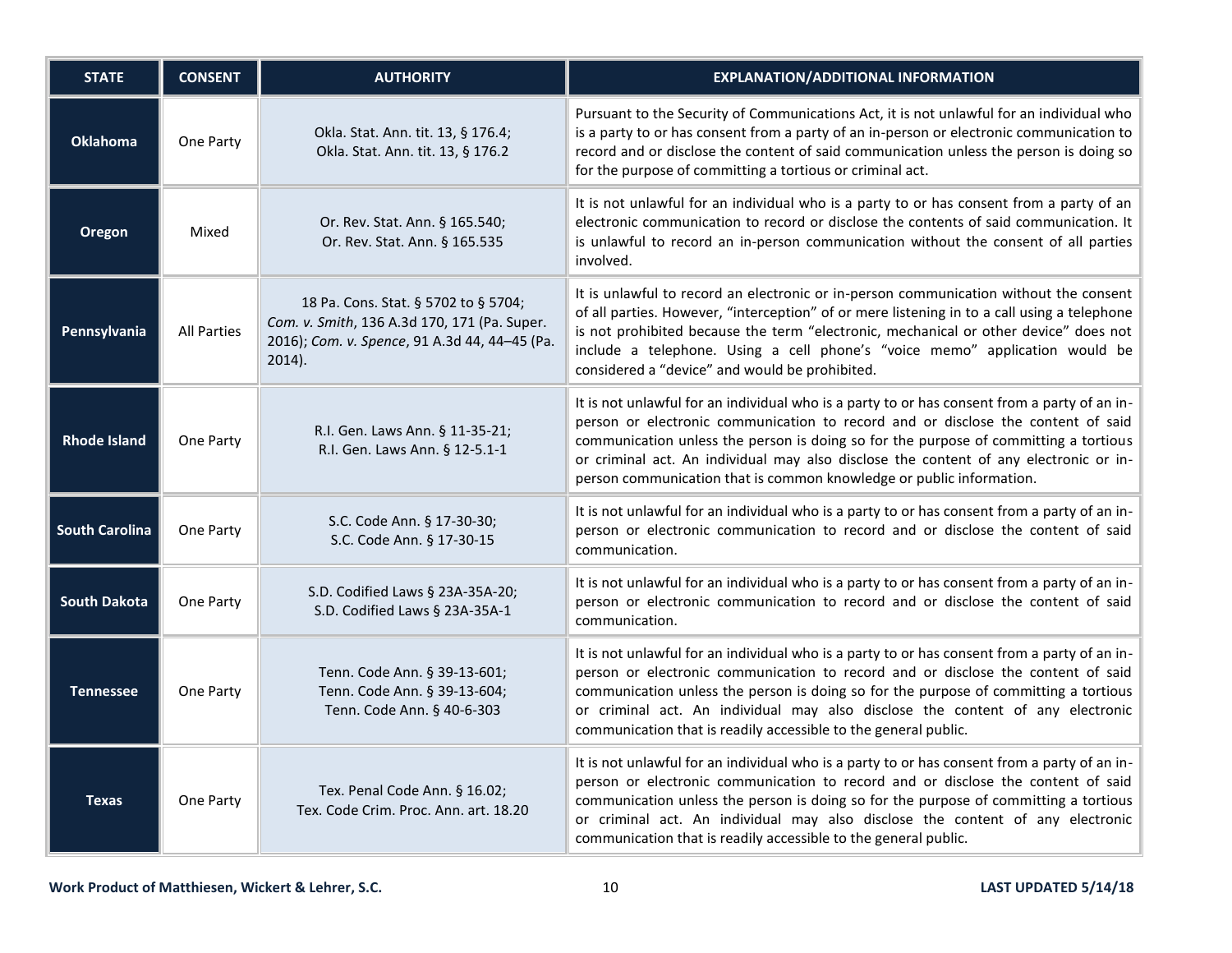| <b>STATE</b>         | <b>CONSENT</b>                          | <b>AUTHORITY</b>                                                                           | <b>EXPLANATION/ADDITIONAL INFORMATION</b>                                                                                                                                                                                                                                                                                                                                                                                                                                                                                                                                                                                                                                                                  |
|----------------------|-----------------------------------------|--------------------------------------------------------------------------------------------|------------------------------------------------------------------------------------------------------------------------------------------------------------------------------------------------------------------------------------------------------------------------------------------------------------------------------------------------------------------------------------------------------------------------------------------------------------------------------------------------------------------------------------------------------------------------------------------------------------------------------------------------------------------------------------------------------------|
| <b>Utah</b>          | One Party                               | Utah Code Ann. § 77-23a-4;<br>Utah Code Ann. § 77-23a-3                                    | It is not unlawful for an individual who is a party to or has consent from a party of an in-<br>person or electronic communication to record and or disclose the content of said<br>communication unless the person is doing so for the purpose of committing a tortious<br>or criminal act. An individual may also disclose the content of any electronic<br>communication that is readily accessible to the general public.                                                                                                                                                                                                                                                                              |
| <b>Vermont</b>       | No Statute<br>or Definitive<br>Case Law | Vermont v. Geraw, 795 A.2d 1219 (Vt. 2002);<br>Vermont v. Brooks, 601 A.2d 963 (Vt. 1991). | There is no state statute that regulates the interception of telephone conversations.<br>The case law is also lacking in this area and has made a clear indication as to if Vermont<br>is a one-party or all-party consent state. The state's highest court has held that<br>surreptitious electronic monitoring of communications in a person's home is an<br>unlawful invasion of privacy. Vermont v. Geraw, 795 A.2d 1219 (Vt. 2002). On the other<br>hand, the state's highest court also has refused to find the overhearing of a<br>conversation in a parking lot unlawful because that conversation was "subject to the<br>eyes and ears of passersby." Vermont v. Brooks, 601 A.2d 963 (Vt. 1991). |
| <b>Virginia</b>      | One Party                               | Va. Code Ann. § 19.2-62                                                                    | It is not unlawful for an individual who is a party to or has consent from a party of an in-<br>person or electronic communication to record and or disclose the content of said<br>communication.                                                                                                                                                                                                                                                                                                                                                                                                                                                                                                         |
| Washington           | <b>All Parties</b>                      | Wash. Rev. Code Ann. § 9.73.030                                                            | It is unlawful for an individual to record and or disclose the content of any electronic of<br>in-person communication without the consent of all parties.                                                                                                                                                                                                                                                                                                                                                                                                                                                                                                                                                 |
| <b>West Virginia</b> | One Party                               | W. Va. Code Ann. § 62-1D-3                                                                 | It is not unlawful for an individual who is a party to or has consent from a party of an in-<br>person or electronic communication to record and or disclose the content of said<br>communication unless the person is doing so for the purpose of committing a tortious<br>or criminal act.                                                                                                                                                                                                                                                                                                                                                                                                               |
| <b>Wisconsin</b>     | One Party**                             | Wis. Stat. Ann. § 968.31;<br>Wis. Stat. Ann. § 968.27;<br>**Wis. Stat. Ann. § 885.365(1)   | It is not unlawful for an individual who is a party to or has consent from a party of an in-<br>person or electronic communication to record and or disclose the content of said<br>communication unless the person is doing so for the purpose of committing a tortious<br>or criminal act.<br>**Evidence obtained as the result of the recording a communication is "totally<br>inadmissible" in civil cases, except when the party is informed that the conversation is<br>being recorded and that evidence from said recording may be used in a court of law.                                                                                                                                          |
| Wyoming              | One Party                               | Wyo. Stat. Ann. § 7-3-702                                                                  | It is not unlawful for an individual who is a party to or has consent from a party of an in-<br>person or electronic communication to record and or disclose the content of said<br>communication unless the person is doing so for the purpose of committing a tortious<br>or criminal act.                                                                                                                                                                                                                                                                                                                                                                                                               |